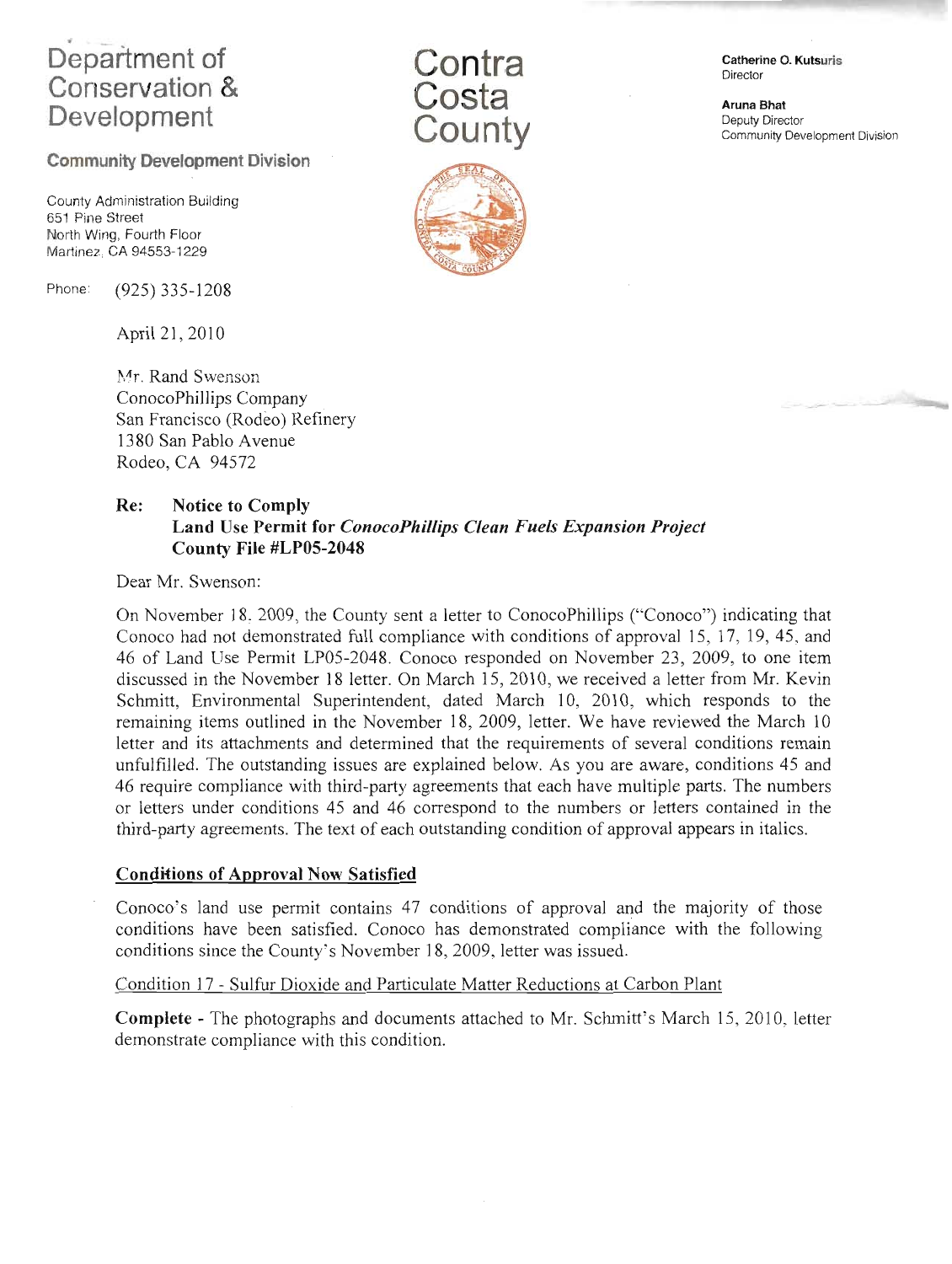#### Condition 19 - 81 Boiler Shutdown

Complete - The documents attached to Mr. Schmitt's March 15, 2010, letter demonstrate compliance with this condition.

Condition 45 - Settlement Asreement with the Califomia Attorney General ("AG")

- b. Complete Attached to Mr. Schmitt's letter is the cover sheet of a steam system assessment report prepared under the direction of Dr. Greg Harrell of the University of Tennessee, Knoxville. This document demonstrates compliance when combined with letters from Mr. Stuart Vincent of Conoco dated June26,2008, yourself dated May 18, 2009, and Ms. Jean Roggenkamp of the Bay Area Air Quality Management District (BAAQMD) dated November 18,2009.
- d. **Complete** Attached to Mr. Schmitt's letter is a copy of a November 18, 2009, letter from .Iean Roggenkamp confirming that Conoco will achieve 102,799 tons of greenhouse gas reductions at the Rodeo Refinery. Based on the terms of the settlement agreement, this appears to reduce Conoco's carbon offset fund payment obligation to approximately \$4,443,025.00. On April 12, 2010, Conoco submitted proof of completion of a wire transfer in this amount.

Condition 46 - Agreement with the Community Working Group ("CWG")

- 1. Complete The explanation provided in Mr. Schmitt's March 15, 2010, letter, combined with other submittals related to the drift eliminators, allows us to verify compliance with this requirement.
- 5. Complete/Compliance Ongoing Conoco fulfilled its obligation to purchase the odor monitor; the maintenance requirement is ongoing per the terms of the CWG Agreement.
- 10. Complete As indicated in a letter from this department dated December 9, 2009, this requirement has been satisfied.

### Conditions of Approval Yet to be Satisfied

Condition 15 - Dissolved Air Flotation Unit (DAF) Thermal Oxidizer Installation

Mitigation Measure 4.2-2a: The four Dissolved Air Flotation (DAF) vents associated with the onsite wastewater treatment plant shall be routed to a Thermal Oxidizer with a destruction efficiency of no less that 98 percent. The DAF outlet channel and downstream sumps shall be sealed by a solid cover with gaskets. Any vents installed on the covered channel shall be routed to the thermal oxidizer. Installation of these controls shall reduce organic emissions by at least 242 pounds per day and 44.1 tons per year (assumed efficiency of 98 percent for both the thermal oxidizer and the channel covers).

The CFEP shall not be permitted to come on-line until ConocoPhillips has demonstrated to the satisfaction of the Zoning Administrator that this mitigation measure has been implemented and that the necessary reductions have been achieved.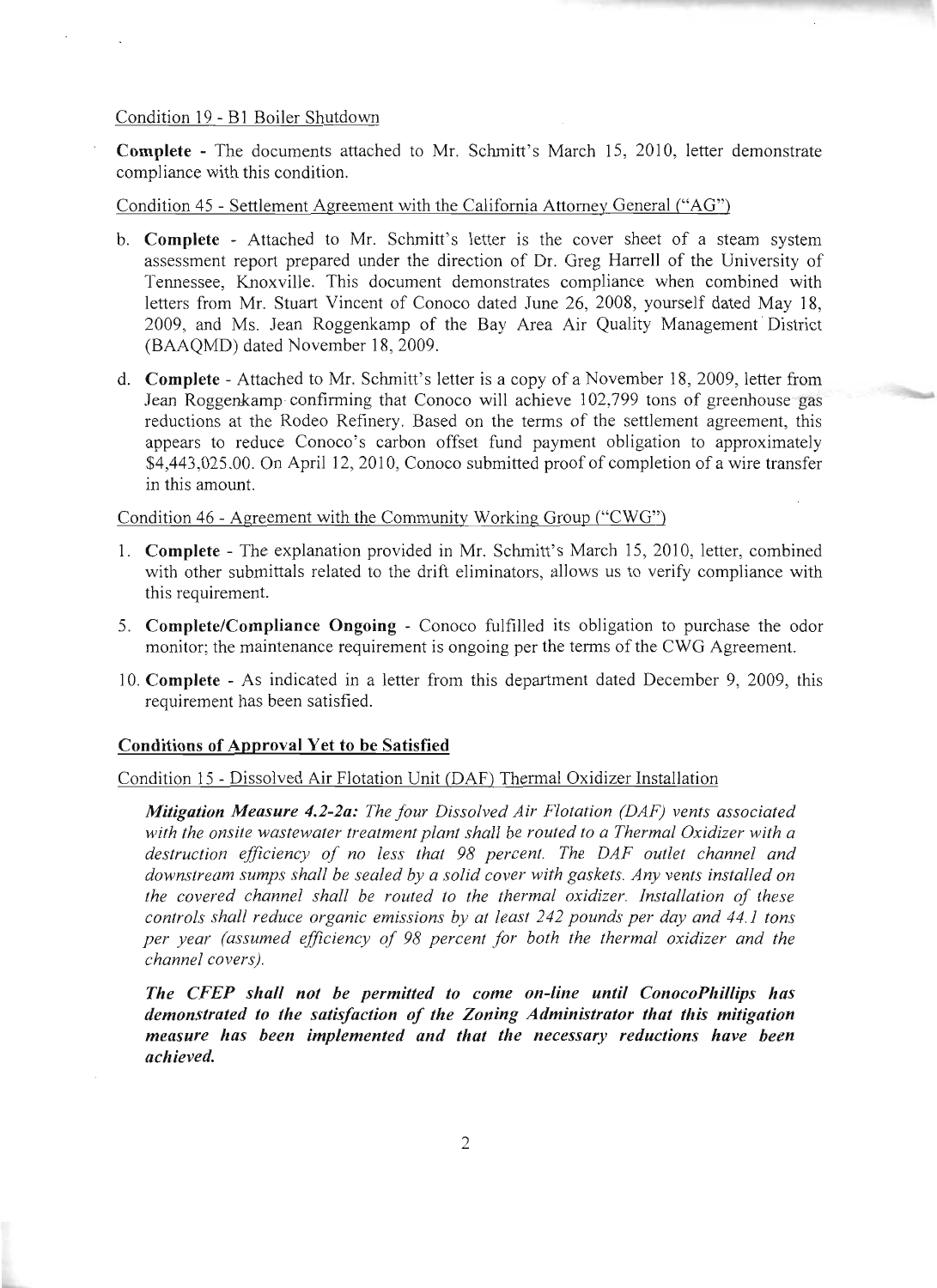Incomplete - In previous correspondence, Conoco indicated that it would conduct source testing at the DAF thermal oxidizer prior to October 2009. The County's November 18 letter requested the results of the source testing and a copy of BAAOMD Permit Condition 1440 Part 7. As of the date of this letter, neither of these items has been submitted.

On April 12, 2010, Mr. Schmitt submitted a copy of the DAF Unit Emission Reduction Technical Report that was sent to the BAAQMD on April 5, 2010. This report states that Conoco has achieved the required emission reduction through a combination of precursor organic compound destruction at the Thermal Oxidizer and a reduction in the amount of hydrocarbon material sent to the wastewater treatment plant. The BAAQMD has confirmed that it is reviewing Conoco's submittal.

It is clear that Conoco is addressing this condition of approval. However, Conoco was required to demonstrate compliance with this condition, to the satisfaction of the County Zoning Administrator, prior to any portion of the Clean Fuels Expansion Project coming online. The hydrocracker has come online. Therefore, Conoco is currently out of compliance.

Conoco must submit documentation from the BAAQMD verifying that the required emission reduction of 44.1 tons per year (242 pounds per day) of organic compounds has been achieved.

#### Condition 45

ConocoPhillips shall comply with all of the conditions cited in the California State Attorney General Settlement Agreement, as agreed by ConocoPhillips, dated September 10,2007.

The County is involved in a collaborative effort with the AG to assess compliance with the eight-part Settlement Agreement ("AG Agreement"). The comments below reflect the County's assessment of compliance, unless otherwise noted.

a. Incomplete - Attached to Mr. Schmitt's letter is an Emission Reduction Credit Certificate issued by the San Luis Obispo County Air Pollution Control District that acknowledges permanent shutdown of the calciner at the Santa Maria Refinery. However, the AG has indicated that acceptance of emission reduction credits for shutdown of the calciner is contrary to the AG Agreement's intent to reduce  $CO<sub>2</sub>$  emissions because those credits could be used to start another unit that emits  $CO<sub>2</sub>$ . Conoco has indicated that it disagrees with the AG's position.

Conoco must submit, for the review of the County Zoning Administrator, a detailed explanation of its position that the requirements of this part of the AG Agreement have been satisfied.

- c. Decision Pending Attached to Mr. Schmitt's letter is Conoco's Annual Emissions Report for 2008 filed with the California Climate Action Registry. This report quantifies emissions of greenhouse gases from Conoco's California operations. The County has forwarded this report to the AG for comment and will determine compliance with this condition upon receiving a response.
- h. Incomplete/Compliance Pending The BAAQMD indicated that the hydrogen plant began normal operation on December 26,2009, and is operating at approximately 55% of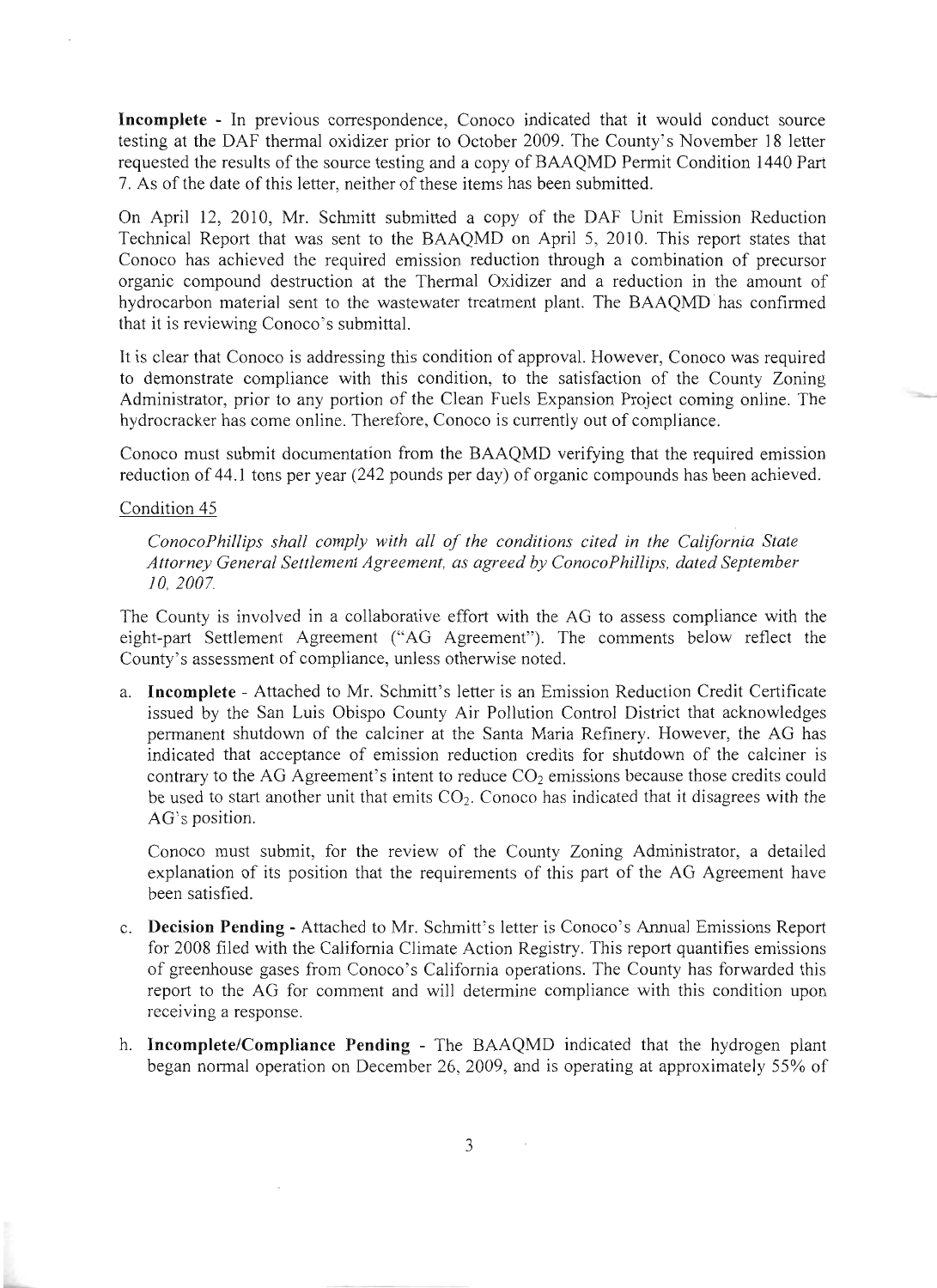capacity. At this rate of production,  $CO<sub>2</sub>$  emissions would exceed the 500,000 metric tons per year trigger for providing  $CO<sub>2</sub>$  offsets.

Conoco must submit, for the County Zoning Administrator's review, a detailed explanation of its plans for compliance with this part of the AG Agreement.

## Condition 46

ConocoPhillips shall comply with all of the conditions cited in the Agreement between ConocoPhillips and the members of the Community Working Group, as agreed by ConocoPhillips, dated received at the County Planning Commission hearing on April 24, 2007.

The County has been in contact with the CWG to assess compliance with the fourteen-part Settlement Agreement ("CWG Agreement").

4. Incomplete - The CWG confirmed the statements in Mr. Schmitt's letter regarding this portion of the CWG Agreement. However, the requirement is for Conoco to fund a shortterm study to evaluate particulate matter emissions from the Refinery.

Conoco must either submit the required study or submit a plan, for the review of the County Zoning Administrator, to implement an equivalent alternative or substitute action. Please be aware that the Zoning Administrator may determine that implementation of an alternative or substitute action requires modification of this condition of approval.

6. Incomplete - Completion of this part of the CWG Agreement was predicated on collaboration with the BAAQMD. Both Conoco and the CWG have indicated that the BAAQMD has decided not to participate.

Conoco must provide, for the review of the County Zoning Administrator, correspondence from the BAAQMD verifying that it will not participate. Though not required, the County requests an update from Conoco on whether an alternative or substitute measure is being contemplated.

12. Incomplete - The software and analyzer upgrades required by this part of the CWG Agreement have been completed and the CWG confirmed the statements in Mr. Schmitt's letter regarding the status of the Memorandum of Understanding (MOU). However, the CWG Agreement states that the MOU was to be issued by August I,2001.

Conoco must submit, for the review of the County Zoning Administrator, a detailed explanation of the delay in completing the MOU, including the outstanding issues.

To summarize, Conoco has yet to satisfactorily demonstrate compliance with conditions of approval 15, 45-a, 45-h, 46-4, 46-6, and 46-12 and a decision is pending regarding compliance with condition 45-c.

## Compliance Measure

By 5:00 p.m., Wednesday, May 5, 2010, ConocoPhillips must make a complete submittal that demonstrates compliance with the conditions of approval of Land Use Permit LP05-2048, including the following: